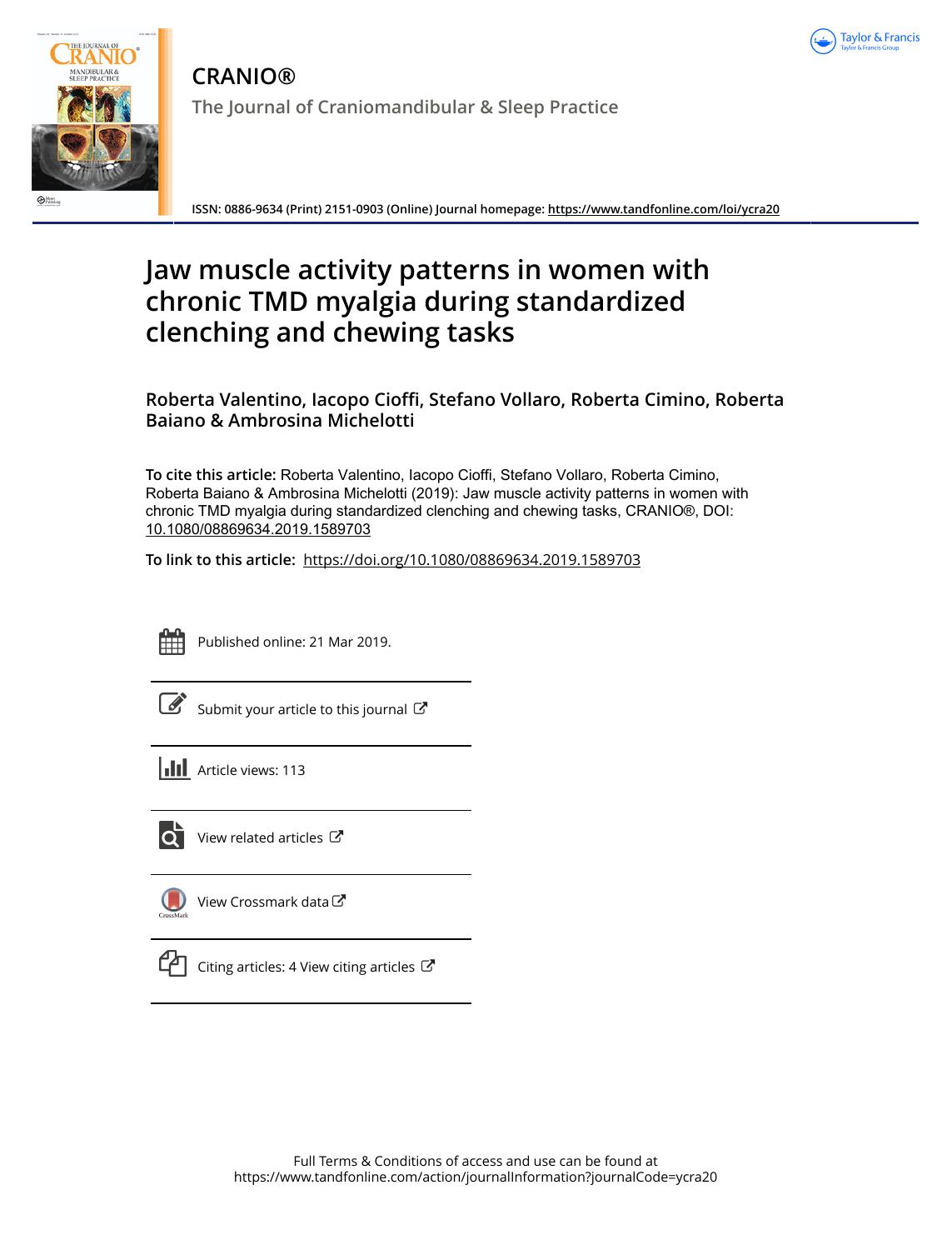#### **GNATHOLOGY**

Taylor & Francis Taylor & Francis Group

Check for updates

# Jaw muscle activity patterns in women with chronic TMD myalgia during standardized clenching and chewing tasks

Robert[a](#page-1-0) Valentino, DDS<sup>a</sup>, Iacopo Cioffi, DDS, PhD<sup>[b](#page-1-0)</sup>, Stefano Vollaro, MD, PhD<sup>a</sup>, Roberta Cimino, DDS<sup>a</sup>, Robert[a](#page-1-0) Baiano, DDS<sup>a</sup> and Ambrosina Michelotti, DDS<sup>a</sup>

<span id="page-1-0"></span><sup>a</sup>Department of Neuroscience, Reproductive Sciences and Oral Sciences, University of Naples "Federico II", Naples, Italy; <sup>b</sup>Faculty of Dentistry, University of Toronto Centre for the study of Pain, Toronto, ON, Canada

#### **ARSTRACT**

Objective: To examine jaw muscle activity of women with chronic temporomandibular myalgia (mTMD). It was hypothesized that mTMD patients had a different masticatory muscle activity, increased work during isometric clenching, and a reduced chewing frequency as compared to TMD-free subjects.

Methods: The electromyographic (EMG) activity of temporalis anterior (TA) and masseter (MM) of 27 women with mTMD and 18 TMD-free women was recorded during clenching tasks and while chewing. EMG indices comparing the activity of paired jaw muscles were computed.

**Results:** Women with TMD myalgia had greater muscular work than controls ( $p = 0.025$ ). The activity of TA and MM were similar between right and left sides in both groups. mTMD patients had a greater activity of MM than TA ( $p = 0.028$ ). No between-groups differences were found in chewing rate.

Conclusion: Women with mTMD showed an abnormal recruitment of the jaw-closing muscles during functional tasks, which may predispose to further tissue injury.

#### **KEYWORDS**

Temporomandibular joint disorders; masticatory muscles; surface electromyography; chewing; bruxism

# Introduction

<span id="page-1-1"></span>Temporomandibular disorders (TMD) include a set of different pathological conditions affecting the masticatory muscles and/or the temporomandibular joint with a multifactorial etiology [\[1](#page-6-0)]. Previous studies have reported that jaw muscle activity during rest and functional tasks is different between patients with TMD and healthy subjects [\[2](#page-6-1)–[5\]](#page-6-2). A recent study has revealed that patients affected by TMD myalgia have an average greater electromyographic (EMG) activity of the masseter muscle compared to individuals without pain because of the high frequency of oral parafunctions [[6\]](#page-6-3). On the other hand, other studies have shown that jaw muscle activity is decreased in TMD patients [[3,](#page-6-4)[5](#page-6-2),[7\]](#page-6-5), in agreement with the pain adaptation model, which suggests that muscular activity decreases to limit movements and protect the sensory-motor system from further muscle tissue injury [[8](#page-6-6)–[10](#page-6-7)].

<span id="page-1-6"></span><span id="page-1-5"></span><span id="page-1-3"></span>Surface electromyography (sEMG) has been largely used to investigate the activity of masticatory muscles and to identify possible muscular impairments. However, the assessment of jaw muscles activity by means of sEMG has been questioned for its low <span id="page-1-8"></span><span id="page-1-7"></span>reliability [\[11](#page-6-8)]. Indeed, biological variations, low repeatability in electrode placement, and artifacts can account for possible discrepancies between studies and conflicting results [\[12](#page-6-9),[13\]](#page-6-10). To overcome this limit, EMG protocols using standardized EMG signals and indices were introduced [[14](#page-6-11)].

<span id="page-1-10"></span><span id="page-1-9"></span>The EMG protocol [[14\]](#page-6-11) proposed by Ferrario et al. has been largely used [\[2](#page-6-1)–[5,](#page-6-2)[15](#page-6-12),[16\]](#page-6-13). This protocol allows computing indices of jaw muscle activity by using standardized EMG signals recorded during maximum voluntary contraction (MVC) in maximal intercuspation and on cotton rolls. This method reduces biological and technical noise and allows comparison of the activity of paired jaw muscles by providing indices of asymmetric muscle activation during function.

<span id="page-1-4"></span><span id="page-1-2"></span>The extent of jaw muscle asymmetry during maximum contraction of elevator muscles has been measured in normo-occlusion subjects suffering from TMD [\[2](#page-6-1)–[4\]](#page-6-14). Some studies found a larger asymmetric activation of the temporalis and the masseter muscles in TMD subjects as compared to TMD-free controls as a result from an increased activity of the temporalis or a relatively reduced activity of the masseter [[5](#page-6-2)[,15](#page-6-12)]. On

CONTACT Roberta Valentino **©** valentino.roberta88@gmail.com **D** Department of Neuroscience, Reproductive Sciences and Oral Sciences, University of Naples "Federico II", Via Pansini 5, Naples, Italy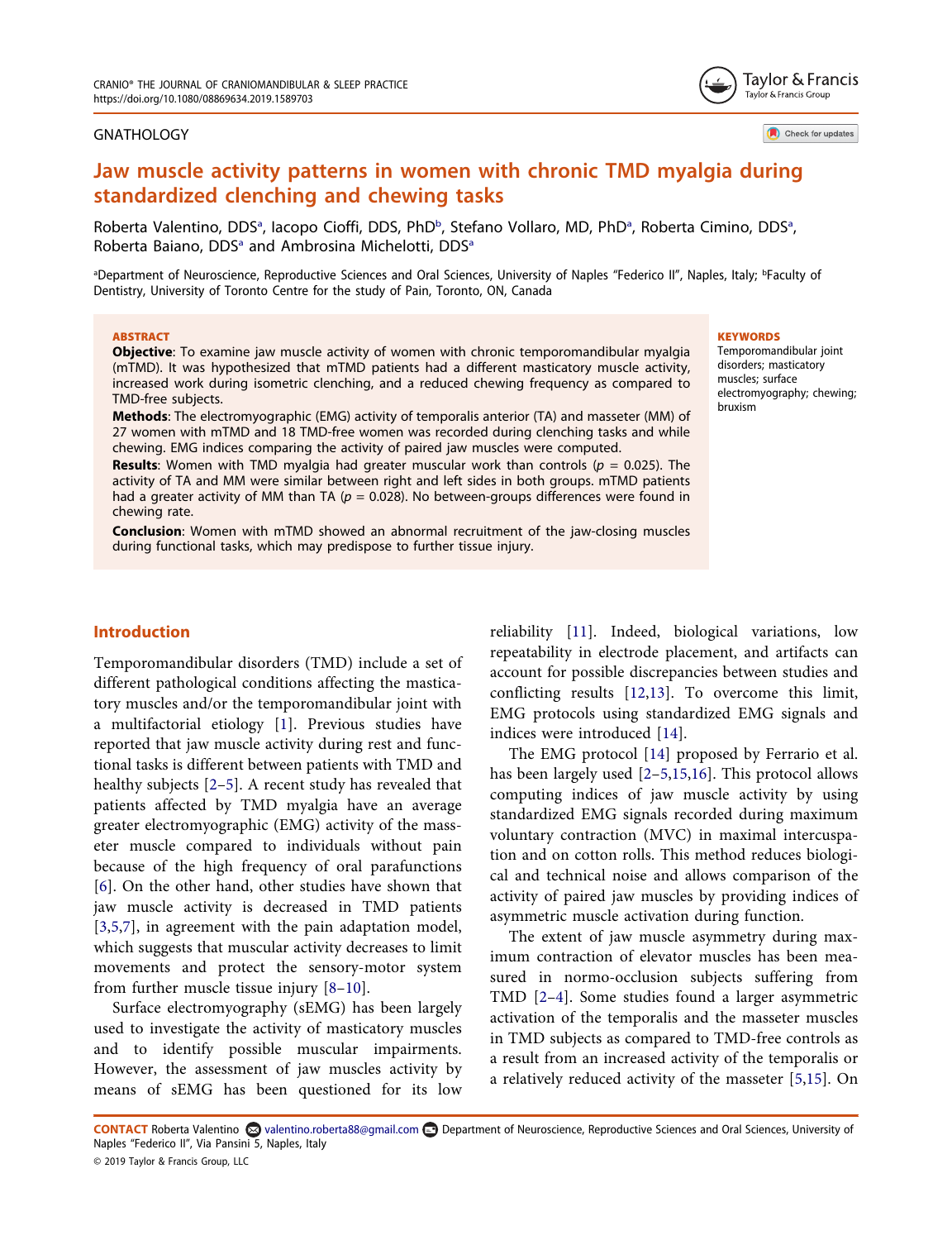<span id="page-2-0"></span>the other hand, a recent study by Da Silva et al. [[17](#page-6-15)] has shown that TMD patients do not present a greater asymmetric activation of the masticatory muscles than healthy controls during standardized tasks.

This study aimed at examining jaw muscle activity patterns of women with chronic TMD myalgia using standardized EMG indices, which evaluate jaw muscle asymmetric activation during function, muscular work, and chewing rate to determine whether asymmetric or abnormal activation of paired muscles is associated with chronic TMD pain. It was hypothesized that patients with chronic TMD myalgia have more asymmetric muscular activity and increased muscular work during experimental isometric clenching, as well as abnormal chewing frequency.

## Materials and methods

# Study sample

Adults seeking a TMD consultation at the Department of Neuroscience, Section of Orthodontics and Temporomandibular Disorders at the University of Naples Federico II, Italy, were examined using the Diagnostic Criteria for TMD (DC/TMD) clinical examination protocol [\[18](#page-6-16)]. Women with a diagnosis of TMD myalgia with self-reports of pain from at least 6 months were recruited.

<span id="page-2-2"></span>One hundred subjects contacted at the Hospital, including employees and students, were invited to fill in the TMD pain screener [[19\]](#page-6-17). Individuals reporting pain in the jaws and/or temples in the last 30 days were excluded. For both groups, exclusion criteria were neurological disorders, craniofacial syndromes, and current orthodontic or dental treatment.

The total sample included 45 women: 27 patients with chronic TMD myalgia (mTMD, mean age  $\pm$  standard deviation:  $38.3 \pm 12.8$  years) and 18 TMD-free subjects (CTR, mean age  $\pm$  standard deviation:  $36.2 \pm 12.9$  years).

The Research Ethics Board at University of Naples "Federico II" approved the research protocol (protocol 22616). The research was conducted in accordance with The Code of Ethics of the World Medical Association (Declaration of Helsinki) for experiments involving humans. All subjects gave written informed consent to participate before entering the study.

# **Questionnaires**

<span id="page-2-1"></span>Patients with mTMD filled out the Graded Chronic Pain Scale included in the DC/TMD instrument [[18\]](#page-6-16). All subjects filled out the following checklists, scales, and questionnaires:

- <span id="page-2-3"></span>• The Oral Behavior Checklist (OBC) [[20\]](#page-6-18) was used to identify and quantify the frequency of selfreported oral behaviors [[20\]](#page-6-18). The OBC investigates nocturnal bruxism (2 items) and different wake-time oral behaviors (19 items). Each participant chose among five response options: "none of the time," "a little of the time," "some of the time," "most of the time," and "all of the time," which were scored from 0 to 4. In this study, the authors analyzed a reduced 6-items version (OBC-6), which includes items #3 ("grind teeth together during waking hours"), #4 ("clench teeth together during waking hours"), #5 ("press, touch or hold teeth together other than while eating – that is, contact between upper and lower teeth"), #10 ("bite, chew, or play with your tongue, cheeks, or lips"), #12 ("hold between the teeth or bite objects such as hair, pipe, pencils, pens, fingers), and #13 ("use chewing gum") [[6](#page-6-3)[,21](#page-6-19),[22\]](#page-6-20).
- <span id="page-2-4"></span>• The State Trait Anxiety Inventory (State Anxiety: STAI Y1, 20 items – Trait Anxiety: STAI Y2, 20 items) was used to assess the state and trait anxiety of participants. Trait anxiety includes constructs such as "I feel inadequate," "I lack selfconfidence," and "I have disturbing thoughts." Participants had to select one of the following options: "almost never," "sometimes," "often," or "almost always." Each answer was graded from 1 to 4 [[23\]](#page-6-21).
- <span id="page-2-5"></span>• The Somatosensory Amplification Scale (SSAS) was used to assess the degree of somatic awareness. It includes 10 statements to analyze an individual's sensitivity to bodily sensations, such as, "I hate to be too hot or too cold," "I have a low tolerance for pain," and "I am often aware of various things happening within my body." Each participant chose among the following options: "not at all," "a little," moderately," "quite a bit," or "extremely." Each answer was graded from 0 to 4 [[24\]](#page-7-0).

#### <span id="page-2-6"></span>EMG assessment

The activity of the superficial masseter (MM) and temporalis anterior (TA) muscles of both sides (left and right) was recorded during standardized tasks by means of sEMG, as previously described [[16\]](#page-6-13). Silversilver chloride bipolar surface pre-gelled electrodes (ECG electrodes, Kendall, Mansfield, MA, USA) with a diameter of 24 mm were placed on the skin along the main direction of the muscle fibers detected by palpation while the participant clenched in maximum intercuspation. For the TA, electrodes were placed over the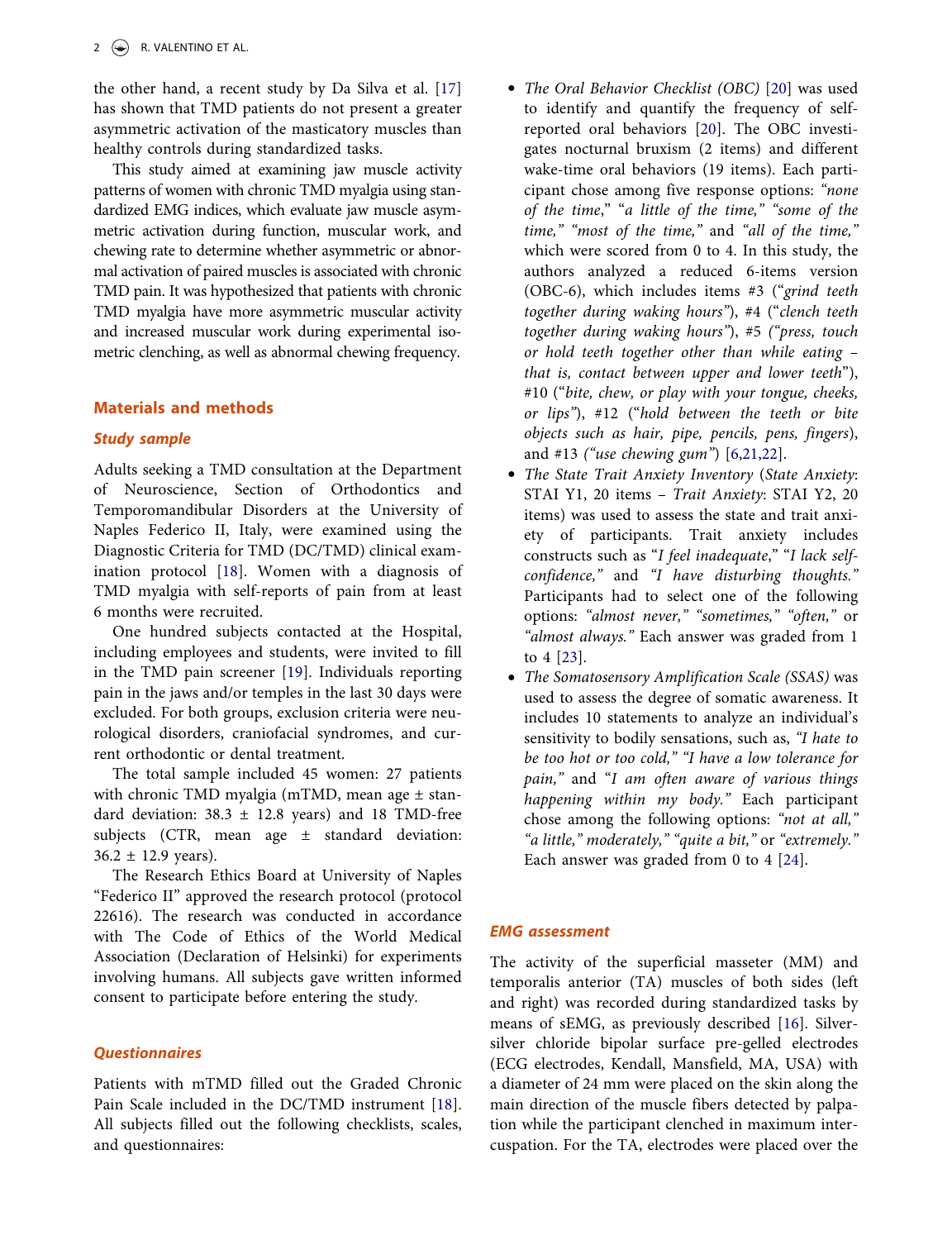anterior border of the muscle on the area corresponding to the fronto-parietal suture; for the MM, the electrodes were placed at the intersection between the tragus-labial commissure and the exocanthion-gonion (mandibular angle) lines. Before placing the electrodes, the skin was cleaned with abrasive paste (Everi – Spes Medica, Genova, Italy) to minimize impedance. The recordings were performed 5–6 m later to allow the conductive paste to adequately moisten the skin surface. The electrodes were positioned at the beginning of the experimental session, and all tasks were performed without any modification of the electrodes or of their position. During the recording, each participant sat on a chair with the head in a natural erect position. An EMG system (TMJOINT, BTS SpA, Garbagnate Milanese, Italy), with wi-fi probes (weight, 10 g) clipped to the electrodes was used.

The EMG signals were amplified (gain 150) and digitally filtered (low-pass filter set at 500 Hz; highpass filter set at 10 Hz) with muscle activity assessed as the root mean square (RMS) of the EMG amplitude. The device was directly interfaced with a computer software (Dental Contact Analyzer, BTS SpA, Garbagnate Milanese, Italy) that presented the data graphically and stored data for further quantitative and qualitative analyses. An algorithm processed the RMS values to generate indices of muscle activity and asymmetry.

The EMG protocol used in this study included two static and two dynamic tests [[14](#page-6-11)–[16](#page-6-13)] separated by a 3-m interval. The static tests included:

- (1) Maximum voluntary contraction (MVC) in intercuspal position (CLENCH): each participant was asked to clench as strong as possible for 5 s;
- (2) MVC in intercuspal position on cotton rolls (COT): each participant was asked to clench on 10 mm thick cotton rolls (Intermedical, Terlano, Bolzano, Italy) as hard as possible for 5 s; the cotton rolls were positioned from the mandibular first molar to the canine in each side.

The dynamic test included:

- (1) chewing gum (Air Action Vigorsol, Lainate, Italy) on the right side (15 s);
- (2) chewing gum on the left side (15 s).

For the 5-s static tests, 200 25 ms RMS samples were collected, and the 3-s period with the highest RMS values (rolling average) was used to calculate the indices. The differences of the left and right TA and MM EMG waves of each subject (120 samples) with and without cotton rolls were superimposed sample by sample, and the ratio between the superimposed areas and the total areas was computed. For each subject, the software expressed the EMG potentials recorded during the MVC as the percentage of the mean RMS potential recorded during MVC with cotton rolls (EMG standardized potentials). As reported in previous studies, a set of EMG indices was computed [\[16](#page-6-13)].

The following indices were obtained during the static tests:

- (1) POC (percentage of overlapping coefficient). This index compares the standardized EMG waves of the left and right TA and MM by computing a percentage overlapping coefficient (POC, unit: %, range: 0-100, norm values  $85\% \leq POC \leq$ 100%). A perfect symmetric activation of the left and right muscles corresponds to a POC value of 100%. Conversely, a POC value of 0% is expected if there is no overlapping activation of paired muscles (no symmetry). The POC indices were computed for TA and for MM (POC MM). A POC medium was also calculated [[14,](#page-6-11)[16](#page-6-13)].
- (2) Tc (torque coefficient). This index was calculated by measuring the overlapping activity (standardized EMG waves) between the left MM and right TA and the right MM and left TA. The greater muscle activity of one couple (i.e. left MM and right TA) over the other (i.e. right MM and left TA) results in a torqueing effect on the lower jaw. Tc varies between 0% (asymmetric activation, greatest torqueing effect) and 100% (symmetric activation, no torqueing effect). Normal values are  $90\% \leq Tc \leq$ 100% [\[14](#page-6-11),[16\]](#page-6-13).
- (3) IMPACT (total standardized muscle activity). This index was computed as the integrated area of the EMG standardized potentials of both MM and TA over time (5 s MVC). Norm values are 85% ≤IMPACT ≤ 115%. Lower values indicate that the EMG standardized potentials were reduced during the clenching tasks, which suggest a lower muscular work [[14,](#page-6-11)[16](#page-6-13)].
- (4) ATTIV (Activity Index) compares the muscle activity of TA to MM. It is positive (up to 100%) when the MM standardized potentials are greater than the TA ones, negative (up to −100%) when the TA muscle potentials are larger, and null when they are equal [[14](#page-6-11)[,16](#page-6-13)].

The following indices were obtained during the dynamic tests: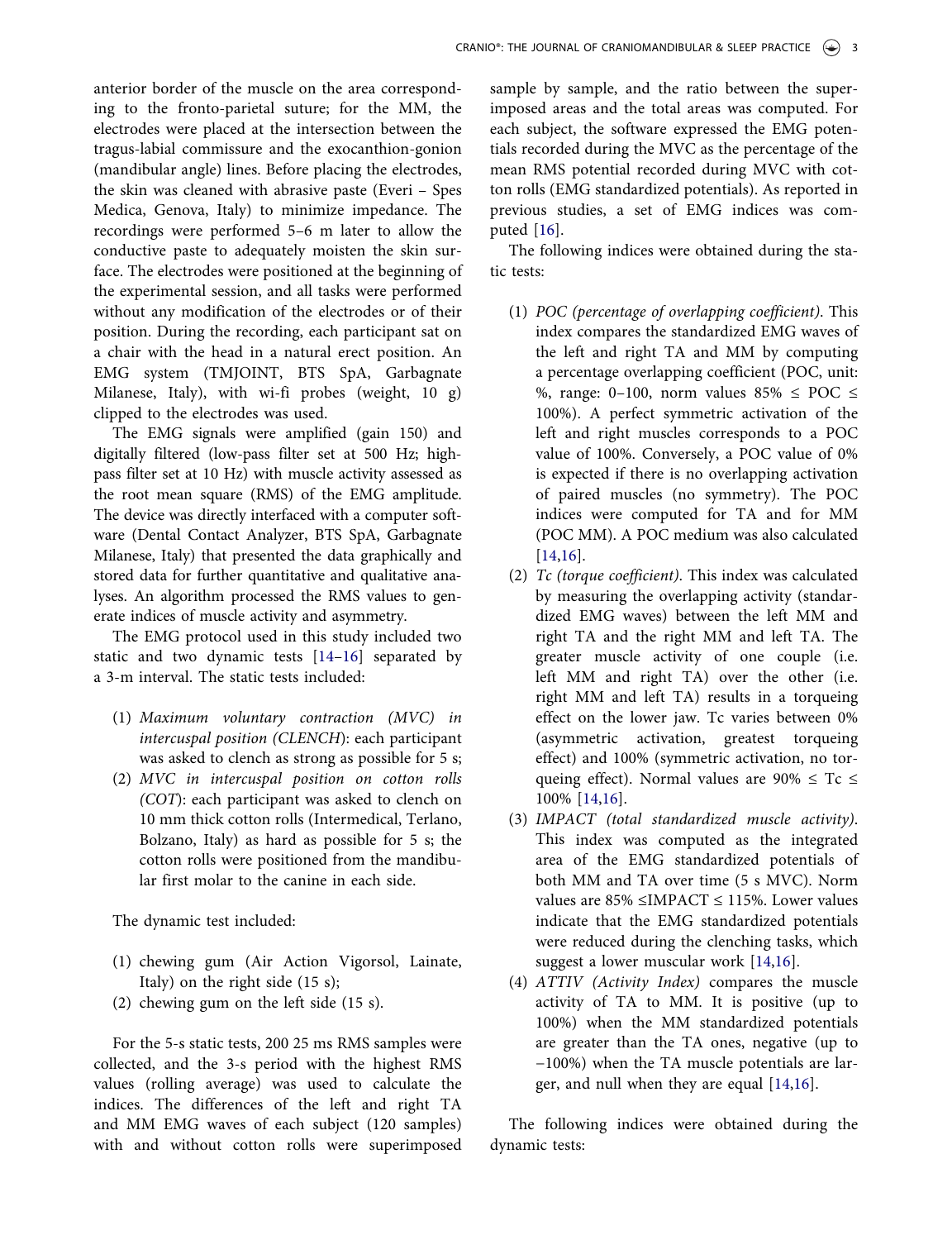(1) FREQ (Frequency index), which measures the number of masticatory cycles in 1 s for both sides (Hz) during the chewing tasks.

#### Statistical analysis

The sample size calculation indicated that a sample of 21 subjects per group was sufficient to detect a 5%  $(SD = 4.55\%)$  [\[14](#page-6-11)] difference between-groups in the POC medium index ( $\alpha = 0.05$  and  $1-\beta = 0.9$ ). The distribution of the data was tested using the Kolgomorov-Smirnov test. Means and Standard Deviations (SD) were computed for all the outcome measures. Total scores of STAI Y1, STAI Y2, SSAS, OBC, and OBC6 were computed. Independent samples t-tests were used to assess difference between groups for all the computed EMG indices and for STAI Y1, STAI Y2, SSAS, and OBC6. The statistical significance was set at  $p < 0.05$ . All data were analyzed by using IBM SPSS Statistics for Windows (IBM Corp. Released 2012, Version 21.0. Armonk, NY: IBM Corp).

# **Results**

#### **Ouestionnaires**

The mTMD participants reported a mean pain intensity ( $\pm$  SD) in the last 30 days of 49.3  $\pm$  27.1 mm on a 100 mm Visual Analog Scale (left endpoint: "no pain"; right endpoint: "the worst pain I can imagine"). Ten patients had GCPS grade II, and 17 had GCPS grade III. A significant difference for self-reported oral behaviors was found between groups: the mTMD group reported greater OBC-6 scores than the CTR group ( $p = 0.002$ ). No differences were found for either SSAS, STAI Y1 or STAI Y2 between the study groups (all  $p > 0.05$ ) [\(Table 1](#page-4-0)).

# EMG indices

Descriptive statistics and between-group comparisons for the EMG indices are reported in [Table 2.](#page-4-1) Both

<span id="page-4-0"></span>Table 1. Descriptive statistics and between-groups comparisons for OBC-6, SSAS, STAI-Y1, STAI-Y2 scores.

|         | mTMD             | CTR.             | <i>p</i> -value |
|---------|------------------|------------------|-----------------|
| OBC-6   | $9.42 \pm 5.95$  | $3.77 \pm 2.89$  | $p = 0.002$     |
| SSAS    | $12.56 \pm 4.64$ | $11.38 \pm 5.36$ | $p = 0.487$     |
| STAI-Y1 | $24.27 \pm 6.24$ | $21.69 \pm 3.45$ | $p = 0.176$     |
| STAI-Y2 | $21.92 \pm 7.04$ | $20.00 \pm 4.71$ | $p = 0.380$     |

Bold type: statistically significant; mTMD: group with TMD myalgia; CTR: control TMD-free group; OBC-6: Oral Behavior Checklist, 6 items; SSAS: Somatosensory Amplification Scale; STAI-Y1: State Anxiety; STAI-Y2: Trait Anxiety.

<span id="page-4-1"></span>Table 2. Descriptive statistics and between-group comparisons for the EMG indices.

| mTMD               | <b>CTR</b>         | <i>p</i> -value |
|--------------------|--------------------|-----------------|
| $73.63 \pm 21.11$  | $81.04 \pm 12.42$  | $p = 0.187$     |
| $75.98 \pm 20.66$  | $83.08 \pm 4.86$   | $p = 0.161$     |
| $77.79 \pm 11.97$  | $82.06 \pm 7.35$   | $p = 0.184$     |
| $84.08 \pm 9.74$   | $86.64 \pm 8.72$   | $p = 0.374$     |
| $-3.54 \pm 21.88$  | $-17.88 \pm 18.81$ | $p = 0.028$     |
| $139.81 \pm 84.59$ | $89.33 \pm 44.83$  | $p = 0.025$     |
| $1.30 \pm 0.27$    | $1.38 \pm 0.192$   | $p = 0.302$     |
| $1.37 \pm 0.28$    | $1.43 \pm 0.28$    | $p = 0.512$     |
|                    |                    |                 |

Bold type: statistically significant. mTMD: group with TMD myalgia; CTR: control TMD-free group; POC TA: percentage overlapping coefficient temporalis anterior; POC MM: percentage overlapping coefficient masseter; POC medium: percentage overlapping coefficient medium; Tc: torque coefficient; ATTIV: activity index; IMPACT: total standardized muscle activity; FREQ: frequency index. For details about the EMG indices, refer to the materials and methods section.

groups had a similar asymmetric contraction pattern of the TA and MM muscles during clenching (POC TA,  $p = 0.187$ ; POC MM,  $p = 0.161$ ). No significant between-group differences were found for the POC medium index ( $p = 0.184$ ). The Tc index did not differ between mTMD patients and CTR subjects ( $p = 0.238$ ). When comparing TA and MM muscles activities, a significantly greater activity of the MM muscles in mTMD patients compared to CTR was found (ATTIV,  $p = 0.028$ ). Muscular work (mV/sec) was significantly different between groups (IMPACT,  $p = 0.025$ ) and greater in the mTMD group than CTR subjects. The frequency of chewing did not differ between groups for either the right or left side (FREQ right side,  $p = 0.302$ ; FREQ left side,  $p = 0.513$ ).

#### **Discussion**

The present study demonstrated that both women with chronic TMD myalgia and healthy controls present a slight asymmetric activation of the jaw-closing muscles during clenching [\[14](#page-6-11)]. However, there were no significant differences between the study groups. In both groups, the ATTIV index demonstrated that the activity of temporalis muscles is increased compared to that of masseter muscles. However, the activity of masseter muscles was relatively higher in the mTMD group compared to the control group, as shown by the higher value of the ATTIV index.

Furthermore, patients with TMD myalgia had greater muscular work and self-reported frequency of oral parafunctions (OBC-6 scores) than controls.

The lack of a significant difference in masticatory muscle asymmetry between mTMD patients and CTR reported in the current study is consistent with Tartaglia et al. [[3\]](#page-6-4). In their report, the authors showed that only arthrogenous patients (Group II and III,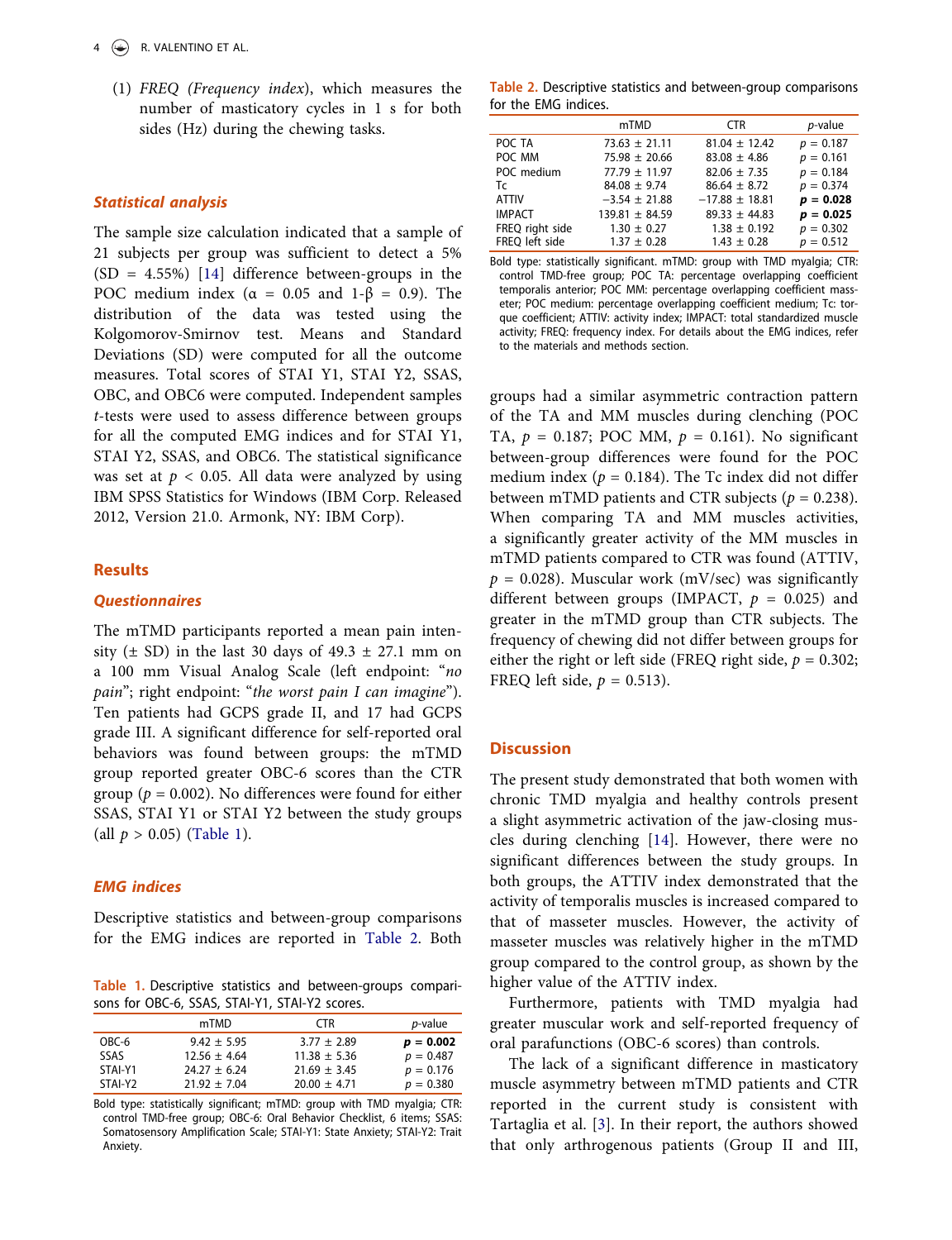according to the RDC/TMD) had a significantly greater asymmetric activation of the jaw-closing muscles than controls [\[3](#page-6-4)], whereas the degree of asymmetry during activation was similar between myogenous patients (Group I, according to the RDC/TMD) and controls [[3\]](#page-6-4). In contrast, other studies found a greater asymmetric activity both for temporalis and masseter muscles in both patients and healthy subjects [\[2](#page-6-1),[4\]](#page-6-14). In the current experiment, the activation of the couples right temporal-left masseter and left temporal-right masseter was not different between groups (Tc index). An altered Tc index value may suggest the presence of a fulcrum that is the expression of unbalanced masticatory muscle activity in search of occlusal stability [[3\]](#page-6-4). Hence, it is possible to hypothesize that both patients and controls had good occlusal stability, i.e., a proper intercuspation between the upper and lower dental arches. This result is in agreement with other studies, which showed that the Tc coefficient did not differ between subjects with TMD and healthy controls [[3,](#page-6-4)[4](#page-6-14),[15\]](#page-6-12). However, De Felício et al. found a significantly larger unbalanced activity in TMD individuals compared to healthy subjects [\[2](#page-6-1)]. These inconsistent findings could be explained by the different criteria adopted for the selection of samples [[2\]](#page-6-1).

<span id="page-5-0"></span>In the current study, authors found a significant difference between the two groups for the ATTIV index, which compares the recruitment of temporalis and masseter muscles. A relatively greater activation of masseter muscles than temporalis muscles was found comparing mTMD and CTR groups. These results were not in agreement with other studies reporting an increased activity of the temporalis muscles. However, also in this case, discrepancies in diagnostic criteria may explain the differences between the studies [[15,](#page-6-12)[25](#page-7-1)]. In order to assess the relative activation of MM and AT muscles as a function of different oral behaviors, Farella et al. evaluated the effects of induced non-functional oral tasks on the pattern of activity of the masticatory muscles of healthy subjects [[26\]](#page-7-2). They reported that the change of the relative activity of each couple of muscles was dependent on the type of task performed. A rather symmetric activation was reported in most oral tasks. However, masseter muscles showed a higher activation during tasks involving incisal biting; conversely, the activity of anterior temporalis predominated when tasks in intercuspal position were performed [\[26](#page-7-2)]. It could be supposed, that in the current study, mTMD patients showed a higher masseter activity and a relative anterior temporalis reduced one because of the muscle fatigue of AT related to a higher frequency of oral parafunctions performed in

intercuspal position. Indeed, in the current study, oral behaviors were analyzed by calculating the OBC-6 score, which includes 6 items concerning intercuspal position tasks.

<span id="page-5-2"></span>A significant difference between groups was found for the IMPACT, which was greater in mTMD patients compared to healthy subjects. IMPACT depicts the amount of muscular work produced by a muscle over time. It is represented geometrically by the area under the curve of electrical activity of the muscles during the 5-s clenching task. The greater IMPACT suggests that mTMD patients recruited more muscle fibers and produced more work than healthy controls to perform the same clenching task. However, it could also indicate that the muscle tone of mTMD patients was greater than controls. An increased muscle tone in painful muscles may contribute to an increased muscle hardness [[27](#page-7-3)[,28\]](#page-7-4). In a recent review analyzing the possible correlation between the hardness of masticatory muscles and myofascial TMD, it was reported that TMD patients have harder jaw-closing muscles than healthy subjects [\[29,](#page-7-5)[30](#page-7-6)]. The association between jaw muscle pain and hardness could be related to a combination of sustained tonic contractions, tissue edema, and metabolic alterations [\[31,](#page-7-7)[32](#page-7-8)]. With respect to the frequency of chewing, the present study did not find any difference between groups. This finding suggests that mTMD did not have a significant impact on chewing function in the current sample.

<span id="page-5-5"></span><span id="page-5-4"></span><span id="page-5-3"></span>For this study, STAI and SSAS scores were collected to account for the possible effect of psychological factors on the outcome measured. Indeed, psychological factors may play a role in influencing the association between pain and motor activity [\[33](#page-7-9)]. However, neither parameters were different between mTMD and CTR groups; therefore, it was decided not to adjust the comparisons using these values.

<span id="page-5-7"></span><span id="page-5-6"></span><span id="page-5-1"></span>Some studies reported that the EMG assessment of the jaw-closing muscles adds value to the clinical examination [[3,](#page-6-4)[34\]](#page-7-10). It may be questioned whether the assessment of the asymmetry of masticatory muscle via EMG could represent a good diagnostic tool for the identification of mTMD. Manfredini et al. reported a limited diagnostic accuracy of sEMG for myofascial pain [\[35](#page-7-11)]. However, it seems that the evaluation of muscular force during clenching could be helpful in identifying patients with TMD myalgia [[3,](#page-6-4)[35\]](#page-7-11). The current study demonstrated that the amount of muscle work produced during a clenching task (i.e. IMPACT index) is largely different between mTMD and healthy controls. Therefore, it may be helpful in identifying patients with chronic mTMD.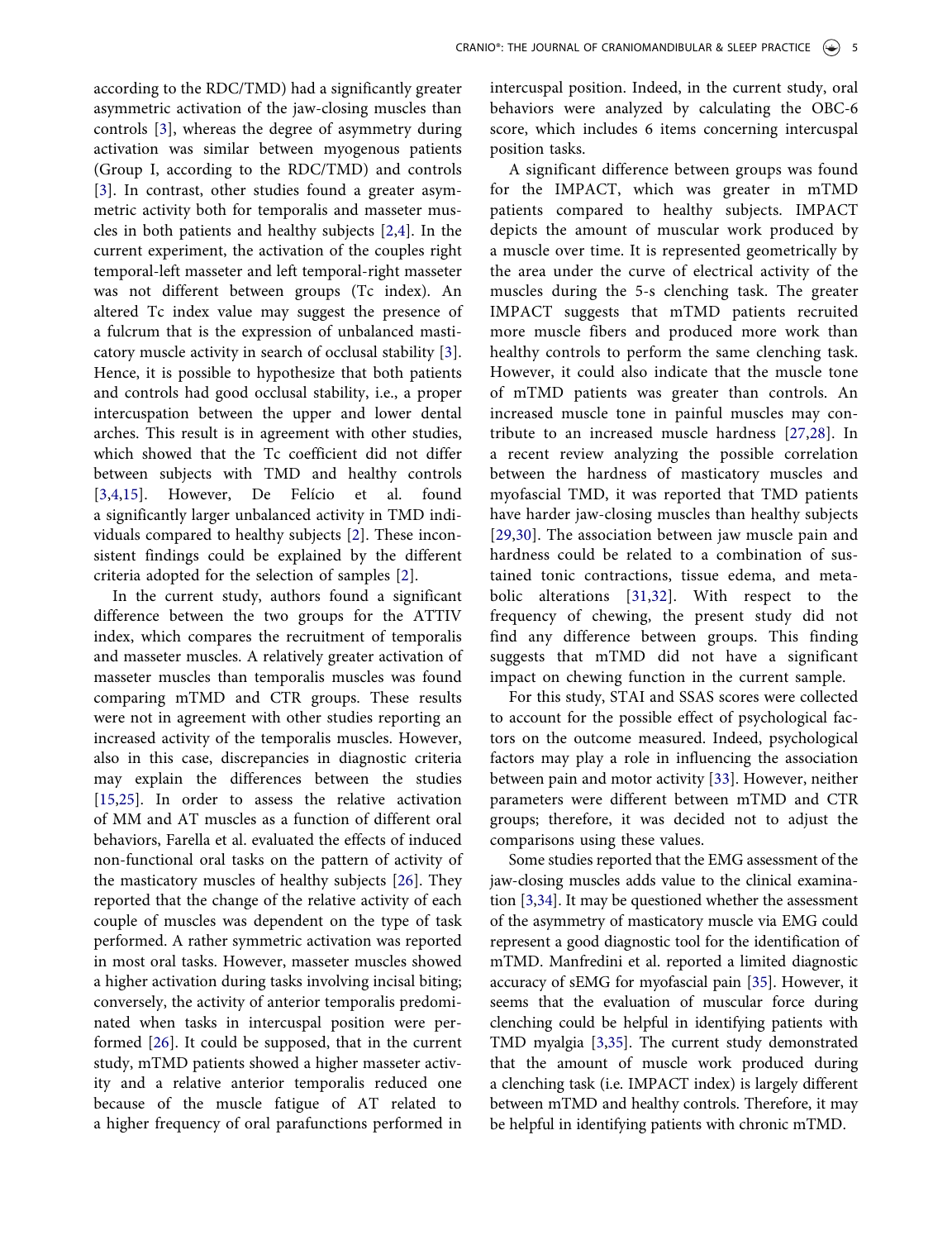# Conclusion

This study has demonstrated that the jaw-closing muscles of women with chronic TMD myalgia produce a greater muscular work than healthy individuals during a standardized clenching task, and that there is no association between asymmetric activity of the jaw-closing muscles and mTMD. Therefore, it may be concluded that an asymmetric pattern of contraction of the jaw-closing muscles during static and dynamic tasks is a normal physiological condition. However, the observational nature of this study does not allow for drawing definitive conclusions. Further longitudinal studies are needed to understand better the role of jaw muscle asymmetry on craniofacial development and signs and symptoms of TMDs.

# Disclosure statement

The authors report no conflicts of interest.

## Funding

No fundings were stated for this study.

### **References**

- <span id="page-6-0"></span>[1] Slade GD, Ohrbach R, Greenspan JD, et al. Painful temporomandibular disorder: decade of discovery from OPPERA studies. J Dent Res. [2016](#page-1-1) Sep;95 (10):1084–1092.
- <span id="page-6-1"></span>[2] De Felício CM, Ferreira CL, Medeiros AP, et al. Electromyographic indices, orofacial myofunctional status and temporomandibular disorders severity: a correlation study. J Electromyogr Kinesiol. [2012](#page-1-2) Apr;22(2):266–272.
- <span id="page-6-4"></span>[3] Tartaglia GM, Moreira Rodrigues Da Silva MA, Bottini S, et al. Masticatory muscle activity during maximum voluntary clench in different research diagnostic criteria for temporomandibular disorders (RDC ⁄ TMD) groups. Man Ther. [2008](#page-1-3) Oct;13(5):434–440.
- <span id="page-6-14"></span>[4] Ferrario VF, Tartaglia GM, Luraghi FE, et al. The use of surface electromyography as a tool in differentiating temporomandibular disorders from neck disorders. Man Ther. [2007](#page-1-2) Nov;12(4):372–379.
- <span id="page-6-2"></span>[5] Santana-Mora U, Cudeiro J, Mora-Bermúdez MJ, et al. Changes in EMG activity during clenching in chronic pain patients with unilateral temporomandibular disorders. J Electromyogr Kinesiol. [2009](#page-1-4) Dec;19 (6):543–549.
- <span id="page-6-3"></span>[6] Cioffi I, Landino D, Donnarumma V, et al. Frequency of daytime tooth clenching episodes in individuals affected by masticatory muscle pain and pain-free controls during standardized ability tasks. Clin Oral Investig. [2017](#page-1-5) May;21(4):1139–1148.
- <span id="page-6-5"></span>[7] Kogawa EM, Calderon PS, Lauris JRP, et al. Evaluation of maximal bite force in temporomandibular disorders patients. J Oral Rehabil. [2006](#page-1-3) Aug;33(8):559–565.
- <span id="page-6-6"></span>[8] Lund JP, Donga R, Widmer CG, et al. The pain-adaptation model: a discussion of the relationship between chronic musculoskeletal pain and motor activity. Can J Physiol Pharmacol. [1991](#page-1-6) May;69(5):683–694.
- [9] Peck CC, Murray GM, Gerzina TM. How does pain affect jaw muscle activity? The integrated pain adaptation model. Aust Dent J. 2008 Sep;53(3):201–207.
- <span id="page-6-7"></span>[10] Tucker KJ, Hodges PW. Motoneurone recruitment is altered with pain induced in non-muscular tissue. Pain. [2009](#page-1-6) Jan;141(1–2):151–155.
- <span id="page-6-8"></span>[11] Al-Saleh MA, Armijo-Olivo S, Flores-Mir C, et al. Electromyography in diagnosing temporomandibular disorders. J Am Dent Assoc. [2012](#page-1-7) Apr;143(4):351–362.
- <span id="page-6-9"></span>[12] Castroflorio T, Icardi K, Becchino B, et al. Reproducibility of surface EMG variables in isometric sub-maximal contractions of jaw elevator muscles. J Electromyogr Kinesiol. [2006](#page-1-8) Oct;16(5):498–505.
- <span id="page-6-10"></span>[13] Castroflorio T, Bracco P, Farina D. Surface electromyography in the assessment of jaw elevator muscles. J Oral Rehabil. [2008](#page-1-8) Aug;35(8):638–645.
- <span id="page-6-11"></span>[14] Ferrario VF, Sforza C, Colombo A, et al. An electromyographic investigation of masticatory muscles symmetry in normo-occlusion subjects. J Oral Rehabil. [2000](#page-1-9) Jan;27(1):33–40.
- <span id="page-6-12"></span>[15] Tartaglia GM, Lodetti G, Paiva G, et al. Surface electromyography assessment of patients with long lasting temporomandibular joint disorder pain. J Electromyogr Kinesiol. [2011](#page-1-4) Aug;21(4):659–664.
- <span id="page-6-13"></span>[16] Michelotti A, Rongo R, Valentino R, et al. Evaluation of masticatory muscle activity in patients with unilateral posterior crossbite before and after rapid maxillary expansion. Eur J Orthod. [2018](#page-1-10) Apr. DOI:[10.1093/ejo/](https://doi.org/10.1093/ejo/cjy019) [cjy019](https://doi.org/10.1093/ejo/cjy019).
- <span id="page-6-15"></span>[17] Ambr DS, Valencise Magri L, Da Silva MAMR, et al. Are the bite force and electromyographic activity altered in muscle TMD patients with abfraction lesions? CRANIO®. [2017](#page-2-0) Nov;24(11):1–7.
- <span id="page-6-16"></span>[18] Schiffman E, Ohrbach R, Truelove E, et al. Diagnostic criteria for temporomandibular disorders (DC/TMD) for clinical and research applications: recommendations of the international RDC/TMD consortium network and orofacial pain special interest group. J Oral Facial Pain Headache. [2014](#page-2-1) Winter;28(1):6–27.
- <span id="page-6-17"></span>[19] Gonzalez YM, Schiffman E, Gordon SM, et al. Development of a brief and effective temporomandibular disorder pain screening questionnaire: reliability and validity. J Am Dent Assoc. [2011](#page-2-2) Oct;142(10):1183-1191.
- <span id="page-6-18"></span>[20] Markiewicz MR, Ohrbach R, McCall WD Jr. Oral behaviors checklist: reliability of performance in targeted waking-state behaviors. J Orofac Pain. Fall [2006](#page-2-3);20 (4):306–316.
- <span id="page-6-19"></span>[21] Michelotti A, Cioffi I, Landino D, et al. Effects of experimental occlusal interferences in individuals reporting different levels of wake-time parafunctions. J Orofac Pain. [2012](#page-2-4) Summer;26(3):168–175.
- <span id="page-6-20"></span>[22] Cioffi I, Michelotti A, Perrotta S, et al. Effect of somatosensory amplification and trait anxiety on experimentally induced orthodontic pain. Eur J Oral Sci. [2016](#page-2-4) Apr;124(2):127–134.
- <span id="page-6-21"></span>[23] Spielberger C. D., Gorsuch R. L.Lushene R. E. Manual for the state-trait anxiety inventory. Palo alto, ca: consulting psychologists press. [1970](#page-2-5)